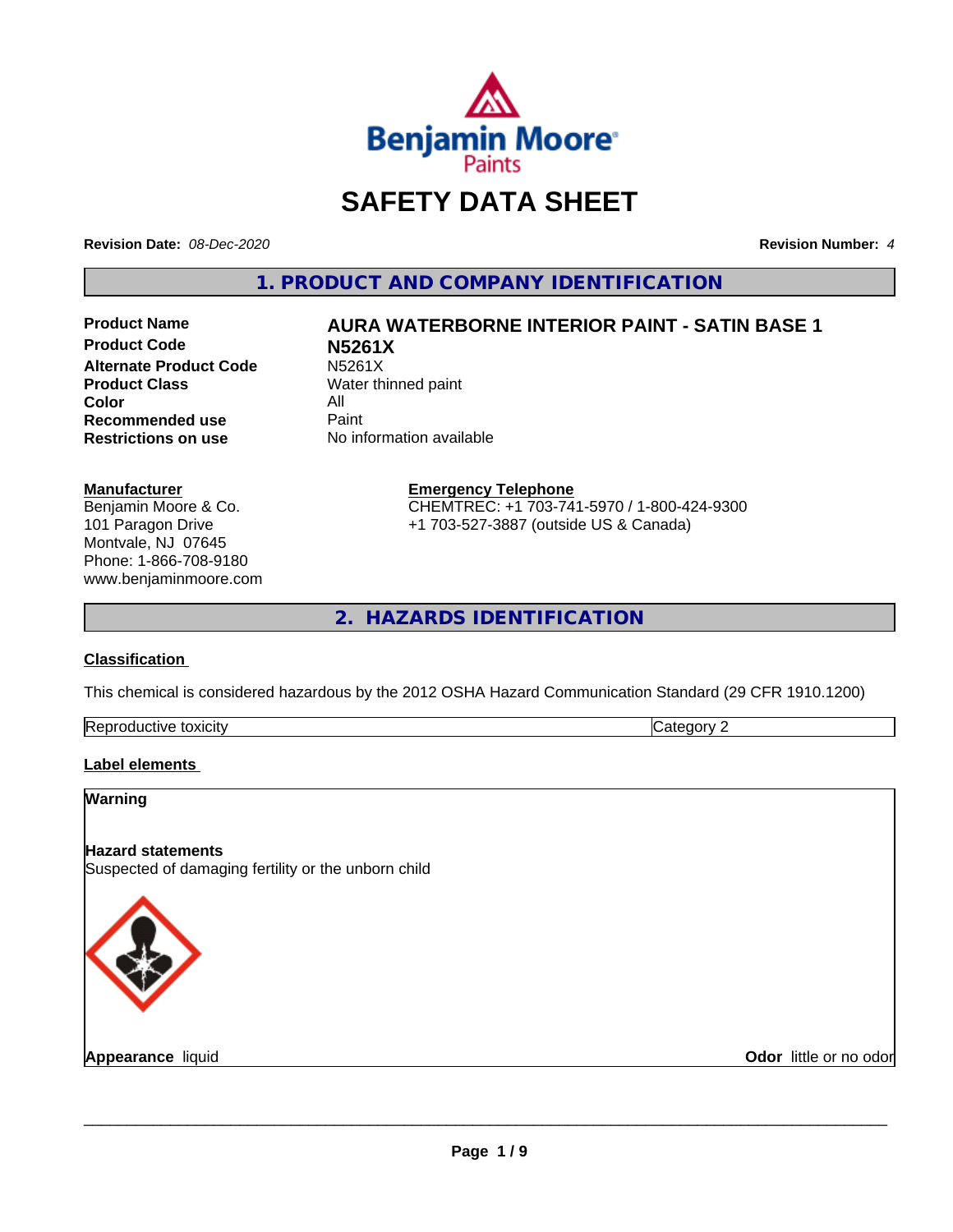#### **Precautionary Statements - Prevention**

Obtain special instructions before use Do not handle until all safety precautions have been read and understood Use personal protective equipment as required

#### **Precautionary Statements - Response**

IF exposed or concerned: Get medical advice/attention

#### **Precautionary Statements - Storage**

Store locked up

#### **Precautionary Statements - Disposal**

Dispose of contents/container to an approved waste disposal plant

#### **Hazards not otherwise classified (HNOC)**

Not applicable

#### **Other information**

No information available

 **WARNING:** This product contains isothiazolinone compounds at levels of <0.1%. These substances are biocides commonly found in most paints and a variety of personal care products as a preservative. Certain individuals may be sensitive or allergic to these substances, even at low levels.

#### **3. COMPOSITION INFORMATION ON COMPONENTS**

| <b>Chemical name</b> | <b>CAS No.</b> | Weight-%     |
|----------------------|----------------|--------------|
| Titanium dioxide     | 13463-67-7     | $20 - 25$    |
| Kaolin, calcined     | 92704-41-1     | - 5          |
| Silica amorphous     | 7631-86-9      | - 5          |
| Trimethylolpropane   | 77-99-6        | - 0.5<br>0.1 |

| 4. FIRST AID MEASURES                                                          |                                                                                  |
|--------------------------------------------------------------------------------|----------------------------------------------------------------------------------|
| <b>General Advice</b><br>No hazards which require special first aid measures.  |                                                                                  |
| <b>Eye Contact</b><br>physician.                                               | Rinse thoroughly with plenty of water for at least 15 minutes and consult a      |
| <b>Skin Contact</b><br>contaminated clothes and shoes.                         | Wash off immediately with soap and plenty of water while removing all            |
| <b>Inhalation</b><br>Move to fresh air. If symptoms persist, call a physician. |                                                                                  |
| Ingestion<br>if necessary.                                                     | Clean mouth with water and afterwards drink plenty of water. Consult a physician |
| None known.<br><b>Most Important</b><br><b>Symptoms/Effects</b>                |                                                                                  |
| <b>Notes To Physician</b><br>Treat symptomatically.                            |                                                                                  |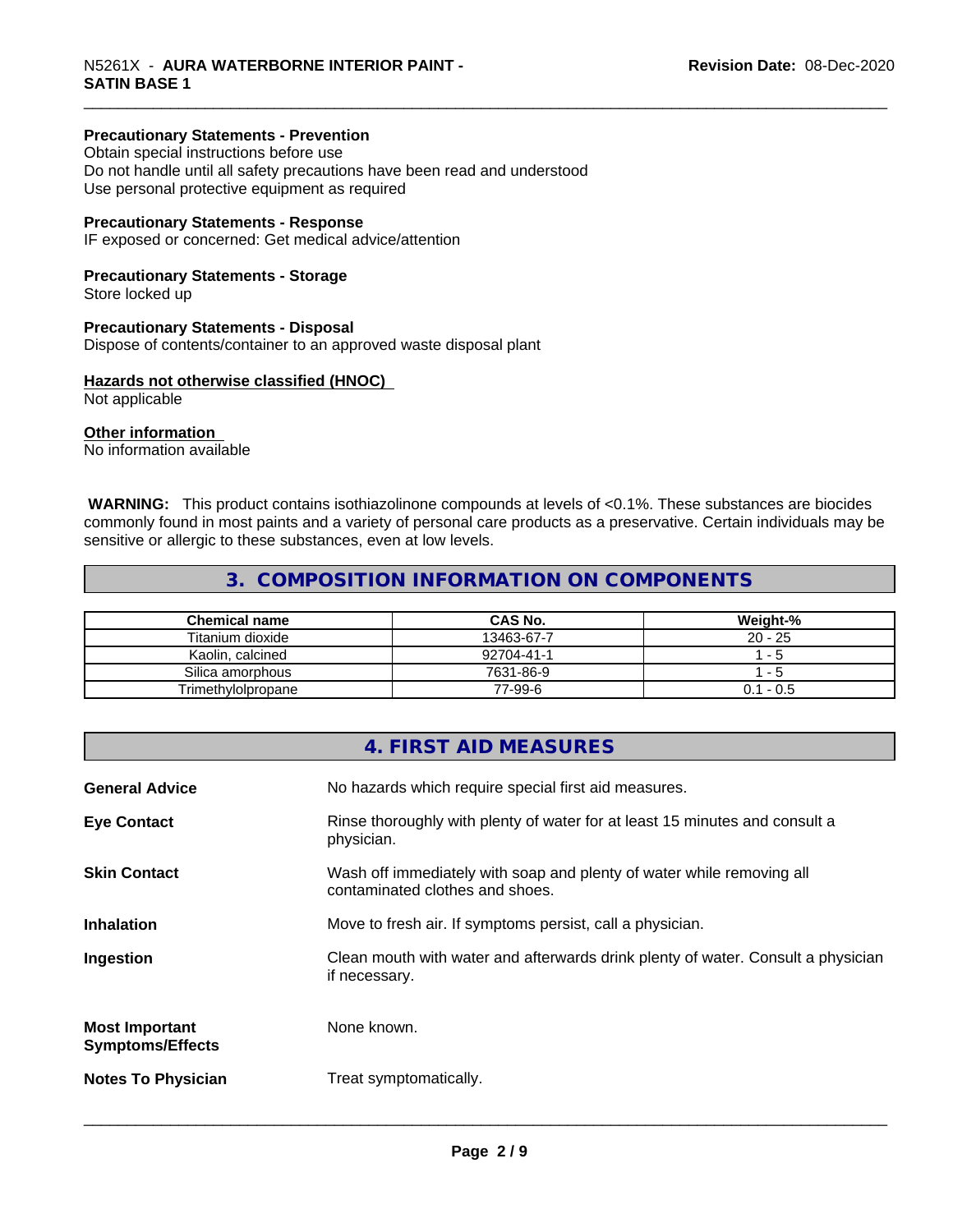#### **5. FIRE-FIGHTING MEASURES**

| <b>Suitable Extinguishing Media</b>                                              | Use extinguishing measures that are appropriate to local<br>circumstances and the surrounding environment.                                   |
|----------------------------------------------------------------------------------|----------------------------------------------------------------------------------------------------------------------------------------------|
| Protective equipment and precautions for firefighters                            | As in any fire, wear self-contained breathing apparatus<br>pressure-demand, MSHA/NIOSH (approved or equivalent)<br>and full protective gear. |
| <b>Specific Hazards Arising From The Chemical</b>                                | Closed containers may rupture if exposed to fire or<br>extreme heat.                                                                         |
| Sensitivity to mechanical impact                                                 | No.                                                                                                                                          |
| Sensitivity to static discharge                                                  | No.                                                                                                                                          |
| <b>Flash Point Data</b><br>Flash point (°F)<br>Flash Point (°C)<br><b>Method</b> | Not applicable<br>Not applicable<br>Not applicable                                                                                           |
| <b>Flammability Limits In Air</b>                                                |                                                                                                                                              |
| Lower flammability limit:<br><b>Upper flammability limit:</b>                    | Not applicable<br>Not applicable                                                                                                             |
| Health: 2<br><b>Flammability: 0</b><br><b>NFPA</b>                               | <b>Instability: 0</b><br><b>Special: Not Applicable</b>                                                                                      |
| <b>NFPA Legend</b><br>0 - Not Hazardous<br>1 - Slightly                          |                                                                                                                                              |

- 2 Moderate
- 3 High
- 4 Severe

*The ratings assigned are only suggested ratings, the contractor/employer has ultimate responsibilities for NFPA ratings where this system is used.*

*Additional information regarding the NFPA rating system is available from the National Fire Protection Agency (NFPA) at www.nfpa.org.*

#### **6. ACCIDENTAL RELEASE MEASURES**

| <b>Personal Precautions</b>      | Avoid contact with skin, eyes and clothing. Ensure adequate ventilation.                             |
|----------------------------------|------------------------------------------------------------------------------------------------------|
| <b>Other Information</b>         | Prevent further leakage or spillage if safe to do so.                                                |
| <b>Environmental precautions</b> | See Section 12 for additional Ecological Information.                                                |
| <b>Methods for Cleaning Up</b>   | Soak up with inert absorbent material. Sweep up and shovel into suitable<br>containers for disposal. |

#### **7. HANDLING AND STORAGE**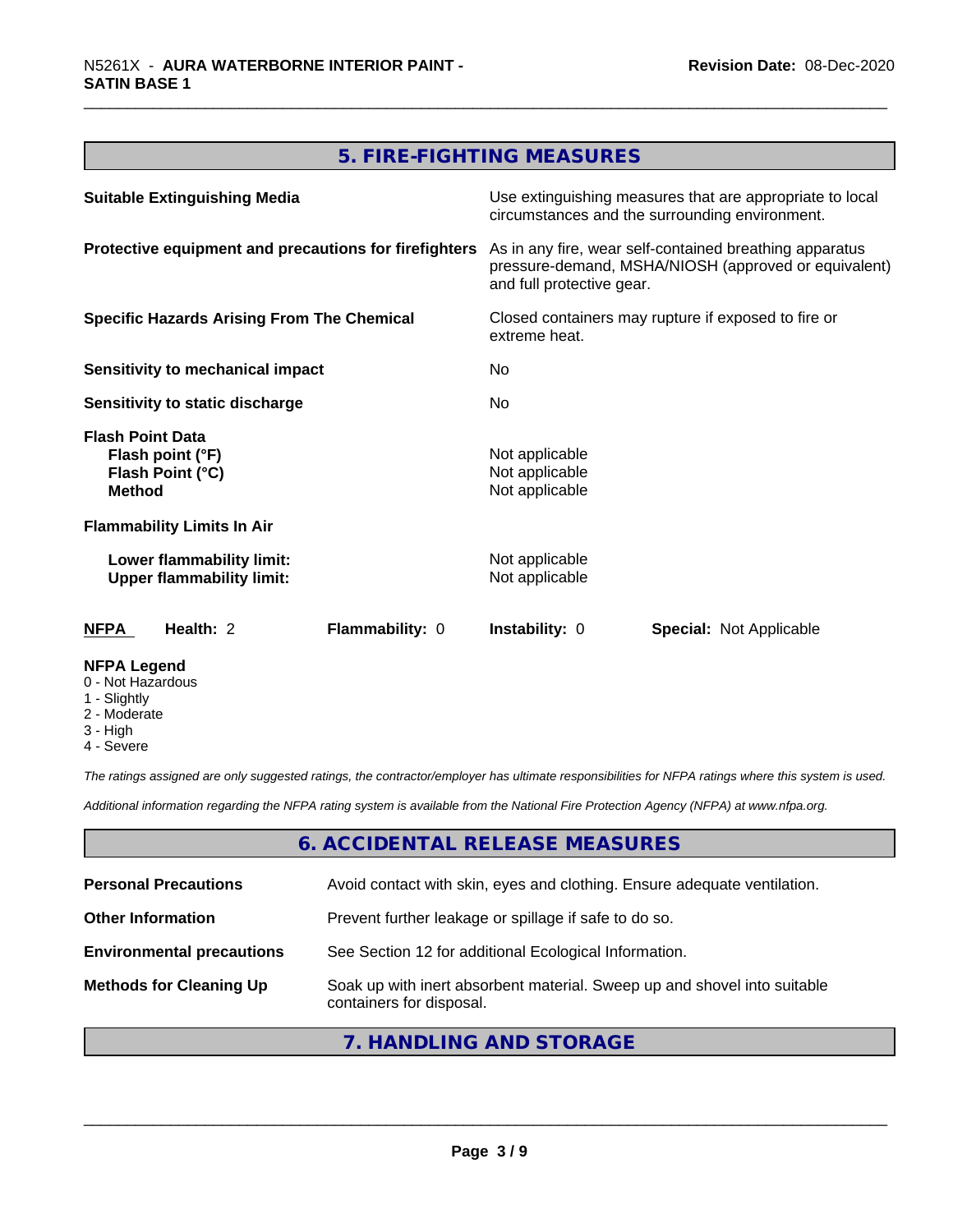## \_\_\_\_\_\_\_\_\_\_\_\_\_\_\_\_\_\_\_\_\_\_\_\_\_\_\_\_\_\_\_\_\_\_\_\_\_\_\_\_\_\_\_\_\_\_\_\_\_\_\_\_\_\_\_\_\_\_\_\_\_\_\_\_\_\_\_\_\_\_\_\_\_\_\_\_\_\_\_\_\_\_\_\_\_\_\_\_\_\_\_\_\_ N5261X - **AURA WATERBORNE INTERIOR PAINT - SATIN BASE 1**

| Avoid contact with skin, eyes and clothing. Avoid breathing vapors, spray mists or<br><b>Handling</b><br>sanding dust. In case of insufficient ventilation, wear suitable respiratory<br>equipment. |                                                                   |
|-----------------------------------------------------------------------------------------------------------------------------------------------------------------------------------------------------|-------------------------------------------------------------------|
| <b>Storage</b>                                                                                                                                                                                      | Keep container tightly closed. Keep out of the reach of children. |
| <b>Incompatible Materials</b>                                                                                                                                                                       | No information available                                          |
|                                                                                                                                                                                                     | 8. EXPOSURE CONTROLS/PERSONAL PROTECTION                          |

#### **Exposure Limits**

| <b>Chemical name</b> | <b>ACGIH TLV</b>         | <b>OSHA PEL</b>                  |
|----------------------|--------------------------|----------------------------------|
| Titanium dioxide     | TWA: $10 \text{ ma/m}^3$ | <b>TWA</b><br>15 ma/m $^{\rm 3}$ |
| Silica amorphous     | N/E                      | <b>TWA</b><br>20 mppcf           |

#### **Legend**

ACGIH - American Conference of Governmental Industrial Hygienists Exposure Limits OSHA - Occupational Safety & Health Administration Exposure Limits N/E - Not Established

**Engineering Measures** Ensure adequate ventilation, especially in confined areas.

#### **Personal Protective Equipment**

| <b>Eye/Face Protection</b>    | Safety glasses with side-shields.                                        |
|-------------------------------|--------------------------------------------------------------------------|
| <b>Skin Protection</b>        | Protective gloves and impervious clothing.                               |
| <b>Respiratory Protection</b> | In case of insufficient ventilation wear suitable respiratory equipment. |
|                               |                                                                          |

**Hygiene Measures** Avoid contact with skin, eyes and clothing. Remove and wash contaminated clothing before re-use. Wash thoroughly after handling.

#### **9. PHYSICAL AND CHEMICAL PROPERTIES**

| Appearance                        | liquid                   |
|-----------------------------------|--------------------------|
| Odor                              | little or no odor        |
| <b>Odor Threshold</b>             | No information available |
| Density (Ibs/gal)                 | $10.8 - 11.2$            |
| <b>Specific Gravity</b>           | $1.29 - 1.34$            |
| рH                                | No information available |
| <b>Viscosity (cps)</b>            | No information available |
| Solubility(ies)                   | No information available |
| <b>Water solubility</b>           | No information available |
| <b>Evaporation Rate</b>           | No information available |
| Vapor pressure                    | No information available |
| Vapor density                     | No information available |
| Wt. % Solids                      | $50 - 60$                |
| Vol. % Solids                     | $35 - 45$                |
| Wt. % Volatiles                   | $40 - 50$                |
| Vol. % Volatiles                  | $55 - 65$                |
| <b>VOC Regulatory Limit (g/L)</b> | 0                        |
| <b>Boiling Point (°F)</b>         | 212                      |
| <b>Boiling Point (°C)</b>         | 100                      |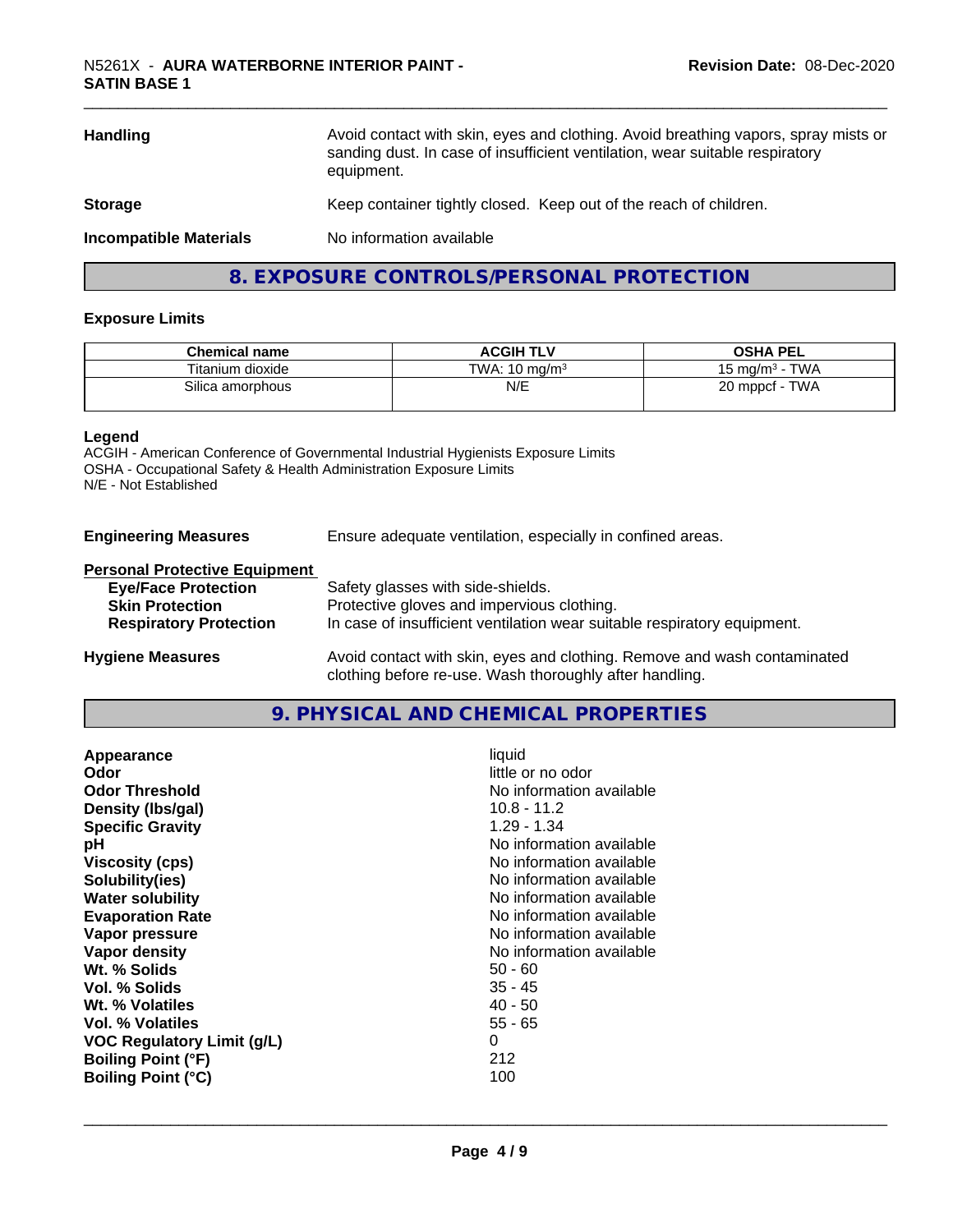| Freezing point (°F)                  | 32                       |
|--------------------------------------|--------------------------|
| <b>Freezing Point (°C)</b>           | 0                        |
| Flash point (°F)                     | Not applicable           |
| Flash Point (°C)                     | Not applicable           |
| <b>Method</b>                        | Not applicable           |
| Flammability (solid, gas)            | Not applicable           |
| <b>Upper flammability limit:</b>     | Not applicable           |
| Lower flammability limit:            | Not applicable           |
| <b>Autoignition Temperature (°F)</b> | No information available |
| <b>Autoignition Temperature (°C)</b> | No information available |
| Decomposition Temperature (°F)       | No information available |
| Decomposition Temperature (°C)       | No information available |
| <b>Partition coefficient</b>         | No information available |

### **10. STABILITY AND REACTIVITY**

| <b>Reactivity</b>                       | Not Applicable                           |
|-----------------------------------------|------------------------------------------|
| <b>Chemical Stability</b>               | Stable under normal conditions.          |
| <b>Conditions to avoid</b>              | Prevent from freezing.                   |
| <b>Incompatible Materials</b>           | No materials to be especially mentioned. |
| <b>Hazardous Decomposition Products</b> | None under normal use.                   |
| Possibility of hazardous reactions      | None under normal conditions of use.     |

#### **11. TOXICOLOGICAL INFORMATION**

| Information on likely routes of exposure                                                                                                                                                                                                                                                                                                  |  |  |
|-------------------------------------------------------------------------------------------------------------------------------------------------------------------------------------------------------------------------------------------------------------------------------------------------------------------------------------------|--|--|
| <b>Principal Routes of Exposure</b> Eye contact, skin contact and inhalation.                                                                                                                                                                                                                                                             |  |  |
|                                                                                                                                                                                                                                                                                                                                           |  |  |
| No information available                                                                                                                                                                                                                                                                                                                  |  |  |
| Symptoms related to the physical, chemical and toxicological characteristics                                                                                                                                                                                                                                                              |  |  |
| No information available                                                                                                                                                                                                                                                                                                                  |  |  |
| Delayed and immediate effects as well as chronic effects from short and long-term exposure                                                                                                                                                                                                                                                |  |  |
| May cause slight irritation.<br>Substance may cause slight skin irritation. Prolonged or repeated contact may dry<br>skin and cause irritation.<br>May cause irritation of respiratory tract.<br>Ingestion may cause gastrointestinal irritation, nausea, vomiting and diarrhea.<br>No information available<br>No information available. |  |  |
|                                                                                                                                                                                                                                                                                                                                           |  |  |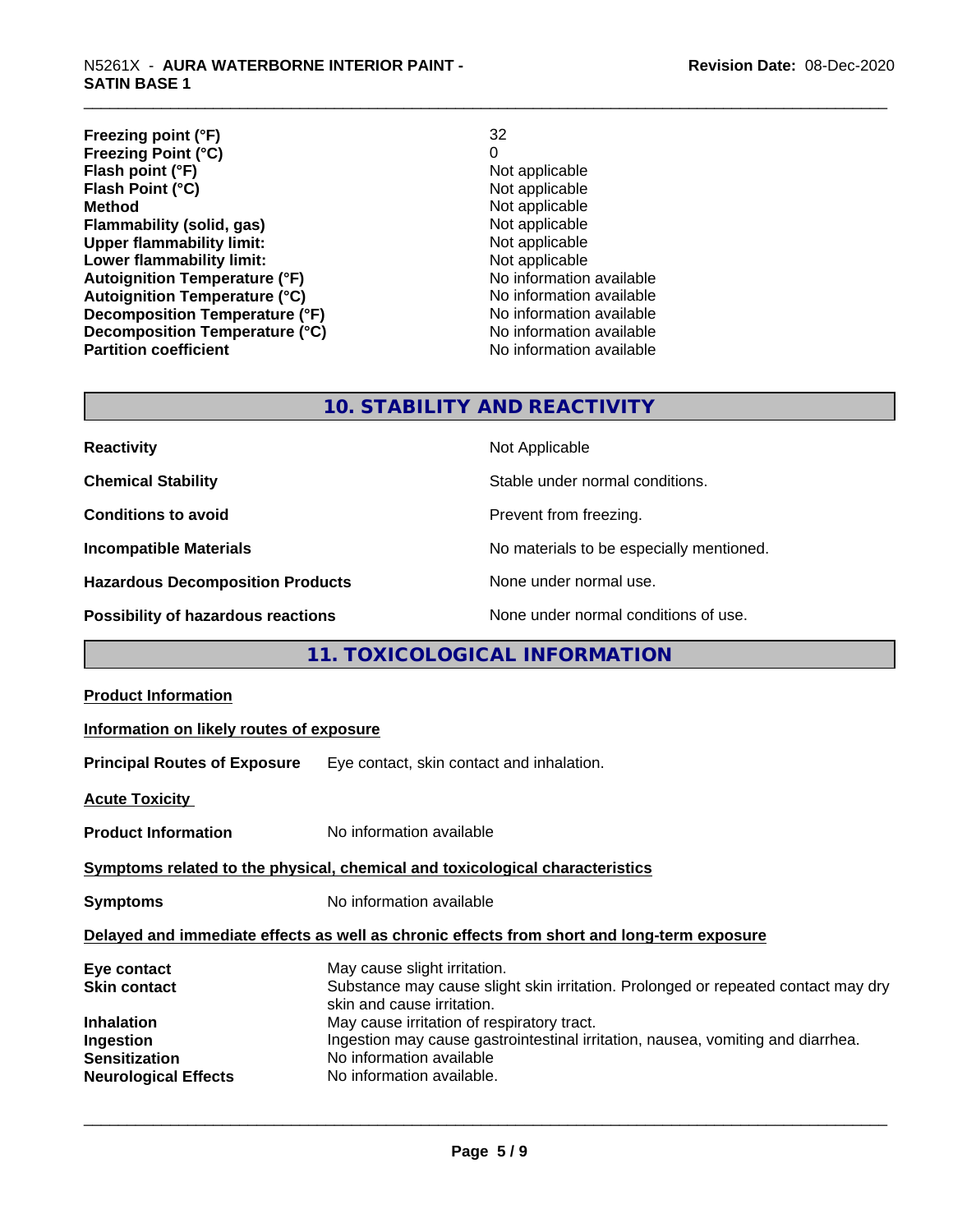| <b>Mutagenic Effects</b>        | No information available.                                                       |
|---------------------------------|---------------------------------------------------------------------------------|
| <b>Reproductive Effects</b>     | Possible risk of impaired fertility. Possible risk of harm to the unborn child. |
| <b>Developmental Effects</b>    | No information available.                                                       |
| Target organ effects            | No information available.                                                       |
| <b>STOT - single exposure</b>   | No information available.                                                       |
| <b>STOT - repeated exposure</b> | No information available.                                                       |
| Other adverse effects           | No information available.                                                       |
| <b>Aspiration Hazard</b>        | No information available                                                        |

**Numerical measures of toxicity**

#### **The following values are calculated based on chapter 3.1 of the GHS document**

#### **ATEmix (oral)** 40508 mg/kg

#### **Component Information**

| Chemical name                  | Oral LD50                                      | Dermal LD50             | Inhalation LC50         |
|--------------------------------|------------------------------------------------|-------------------------|-------------------------|
| Titanium dioxide<br>13463-67-7 | $> 10000$ mg/kg (Rat)                          |                         |                         |
| Kaolin, calcined<br>92704-41-1 | $>$ 2000 mg/kg (Rat)                           |                         |                         |
| Silica amorphous<br>7631-86-9  | $= 7900$ mg/kg (Rat)                           | $>$ 2000 mg/kg (Rabbit) | $> 2.2$ mg/L (Rat) 1 h  |
| Trimethylolpropane<br>77-99-6  | $= 14100$ mg/kg (Rat)<br>$= 14000$ mg/kg (Rat) |                         | $> 0.29$ mg/L (Rat) 4 h |

#### **Chronic Toxicity**

#### **Carcinogenicity**

*The information below indicateswhether each agency has listed any ingredient as a carcinogen:.*

| <b>Chemical</b><br>name | <b>IARC</b>                    | <b>NTP</b> | <b>OSHA</b> |
|-------------------------|--------------------------------|------------|-------------|
|                         | .<br>2B<br>Human -<br>Possible |            | Listed      |
| m dioxide<br>l itanıum  | Carcinoɑen                     |            |             |

• Although IARC has classified titanium dioxide as possibly carcinogenic to humans (2B), their summary concludes: "No significant exposure to titanium dioxide is thought to occur during the use of products in which titanium dioxide is bound to other materials, such as paint."

#### **Legend**

IARC - International Agency for Research on Cancer NTP - National Toxicity Program OSHA - Occupational Safety & Health Administration

**12. ECOLOGICAL INFORMATION**

#### **Ecotoxicity Effects**

The environmental impact of this product has not been fully investigated.

#### **Product Information**

#### **Acute Toxicity to Fish**

No information available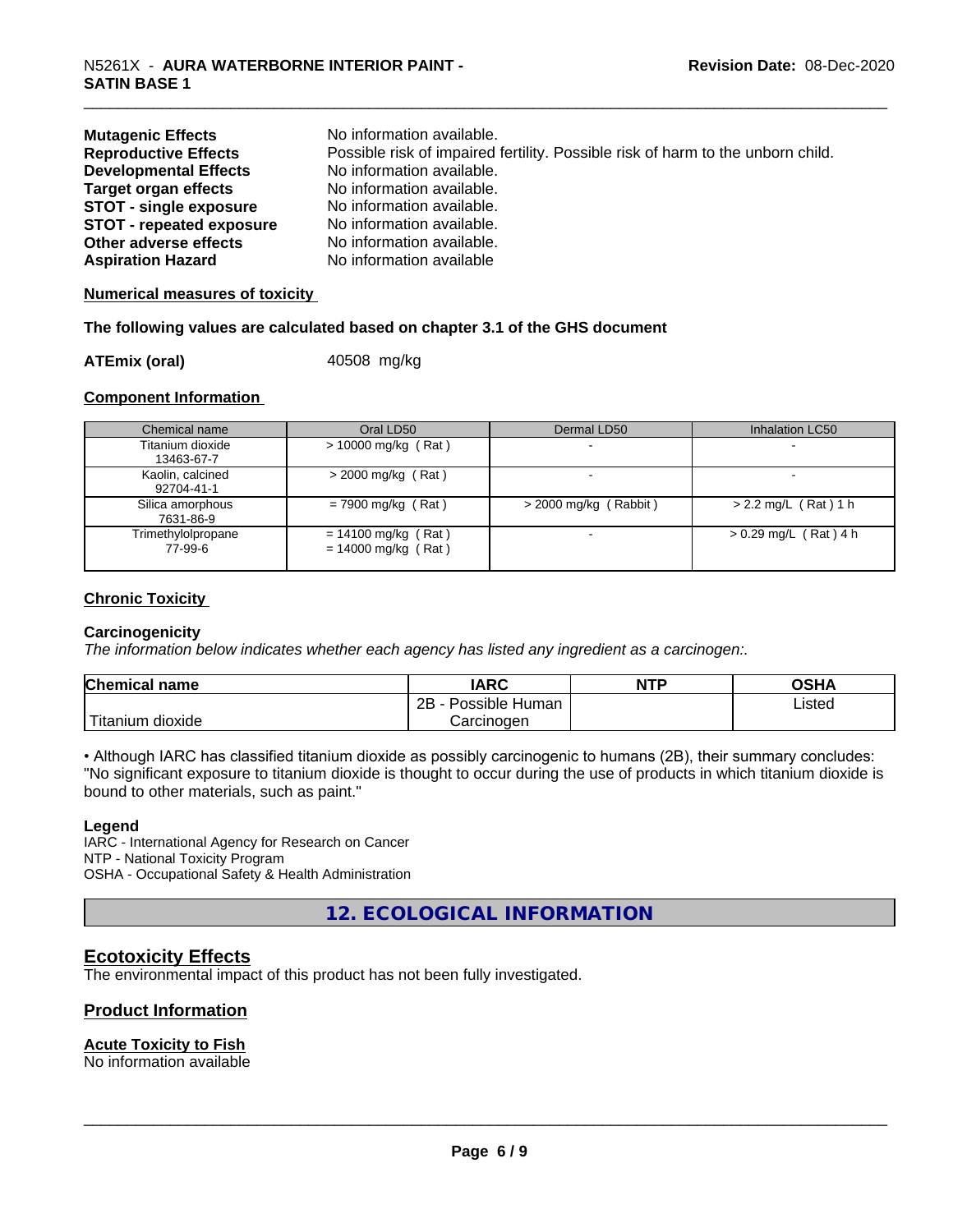#### **Acute Toxicity to Aquatic Invertebrates**

No information available

#### **Acute Toxicity to Aquatic Plants**

No information available

#### **Persistence / Degradability**

No information available.

#### **Bioaccumulation**

There is no data for this product.

#### **Mobility in Environmental Media**

No information available.

#### **Ozone**

No information available

#### **Component Information**

#### **Acute Toxicity to Fish**

Titanium dioxide  $\overline{\text{LC50:}}$  > 1000 mg/L (Fathead Minnow - 96 hr.)

#### **Acute Toxicity to Aquatic Invertebrates**

No information available

#### **Acute Toxicity to Aquatic Plants**

No information available

|                                  | 13. DISPOSAL CONSIDERATIONS                                                                                                                                                                                               |
|----------------------------------|---------------------------------------------------------------------------------------------------------------------------------------------------------------------------------------------------------------------------|
| <b>Waste Disposal Method</b>     | Dispose of in accordance with federal, state, and local regulations. Local<br>requirements may vary, consult your sanitation department or state-designated<br>environmental protection agency for more disposal options. |
|                                  | <b>14. TRANSPORT INFORMATION</b>                                                                                                                                                                                          |
| <b>DOT</b>                       | Not regulated                                                                                                                                                                                                             |
| <b>ICAO / IATA</b>               | Not regulated                                                                                                                                                                                                             |
| <b>IMDG/IMO</b>                  | Not regulated                                                                                                                                                                                                             |
|                                  | <b>15. REGULATORY INFORMATION</b>                                                                                                                                                                                         |
| <b>International Inventories</b> |                                                                                                                                                                                                                           |
| <b>TSCA: United States</b>       | Yes - All components are listed or exempt.                                                                                                                                                                                |
|                                  |                                                                                                                                                                                                                           |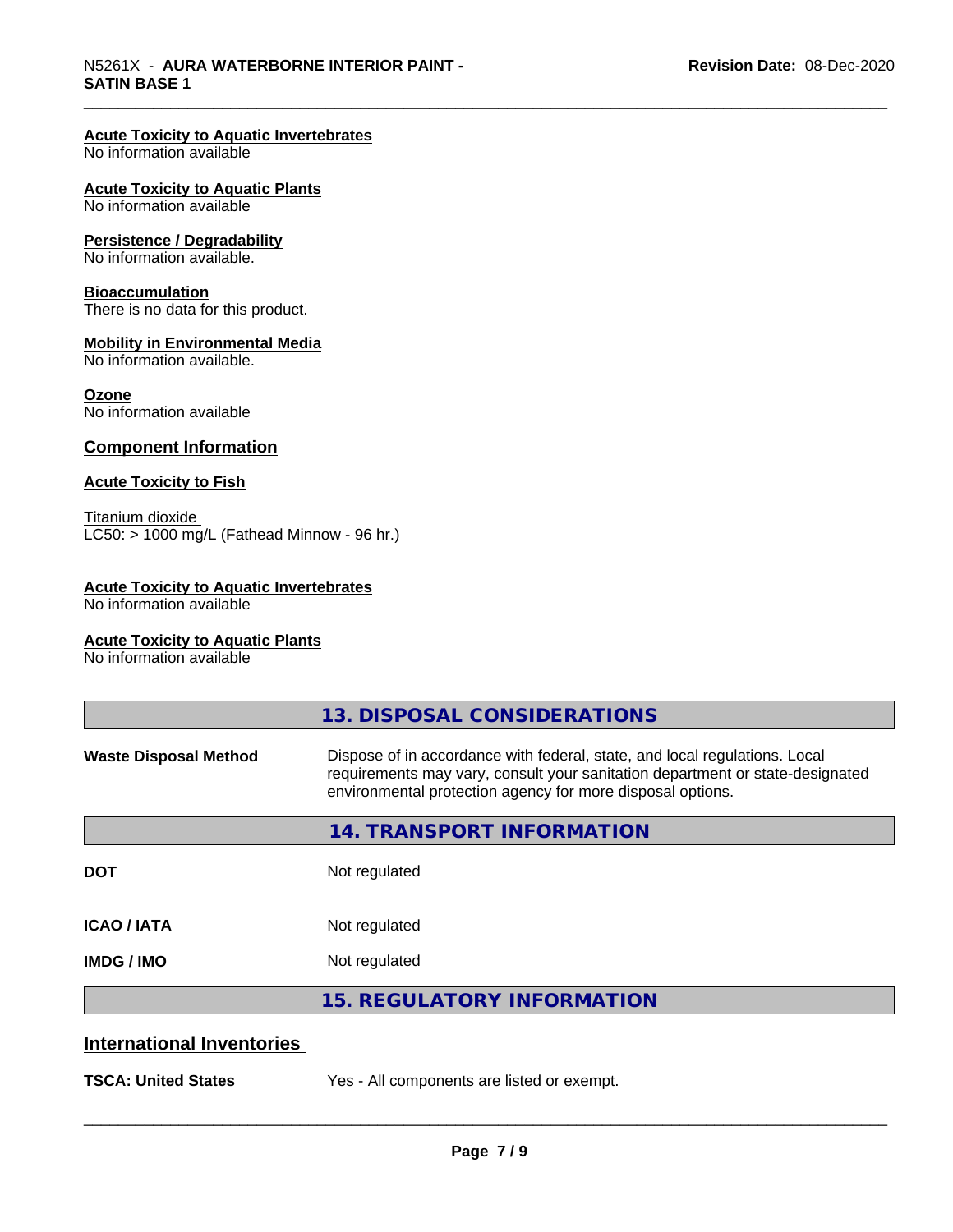| <b>DSL: Canada</b> | No - Not all of the components are listed. |
|--------------------|--------------------------------------------|
|                    | One or more component is listed on NDSL.   |

#### **Federal Regulations**

| SARA 311/312 hazardous categorization |     |  |
|---------------------------------------|-----|--|
| Acute health hazard                   | Nο  |  |
| Chronic Health Hazard                 | Yes |  |
| Fire hazard                           | Nο  |  |
| Sudden release of pressure hazard     | Nο  |  |
| <b>Reactive Hazard</b>                | No  |  |

#### **SARA 313**

Section 313 of Title III of the Superfund Amendments and Reauthorization Act of 1986 (SARA). This product contains a chemical or chemicals which are subject to the reporting requirements of the Act and Title 40 of the Code of Federal Regulations, Part 372:

*None*

**Clean Air Act,Section 112 Hazardous Air Pollutants (HAPs) (see 40 CFR 61)**

This product contains the following HAPs:

*None*

#### **US State Regulations**

#### **California Proposition 65**

**AVIMARNING:** Cancer and Reproductive Harm– www.P65warnings.ca.gov

#### **State Right-to-Know**

| hemical name                | Мi<br>naunustus | <b>Jerse</b> v<br><b>Nev</b> | าทรงIvania |
|-----------------------------|-----------------|------------------------------|------------|
| ÷.<br>dioxide<br>l itanium. |                 |                              |            |
| Silica<br>amorphous         |                 |                              |            |

#### **Legend**

X - Listed

#### **16. OTHER INFORMATION**

| HMIS -<br>Health: $2^*$                                                                                                         |  | $PPE: -$ |  |
|---------------------------------------------------------------------------------------------------------------------------------|--|----------|--|
| <b>HMIS Legend</b><br>0 - Minimal Hazard<br>1 - Slight Hazard<br>2 - Moderate Hazard<br>3 - Serious Hazard<br>4 - Severe Hazard |  |          |  |